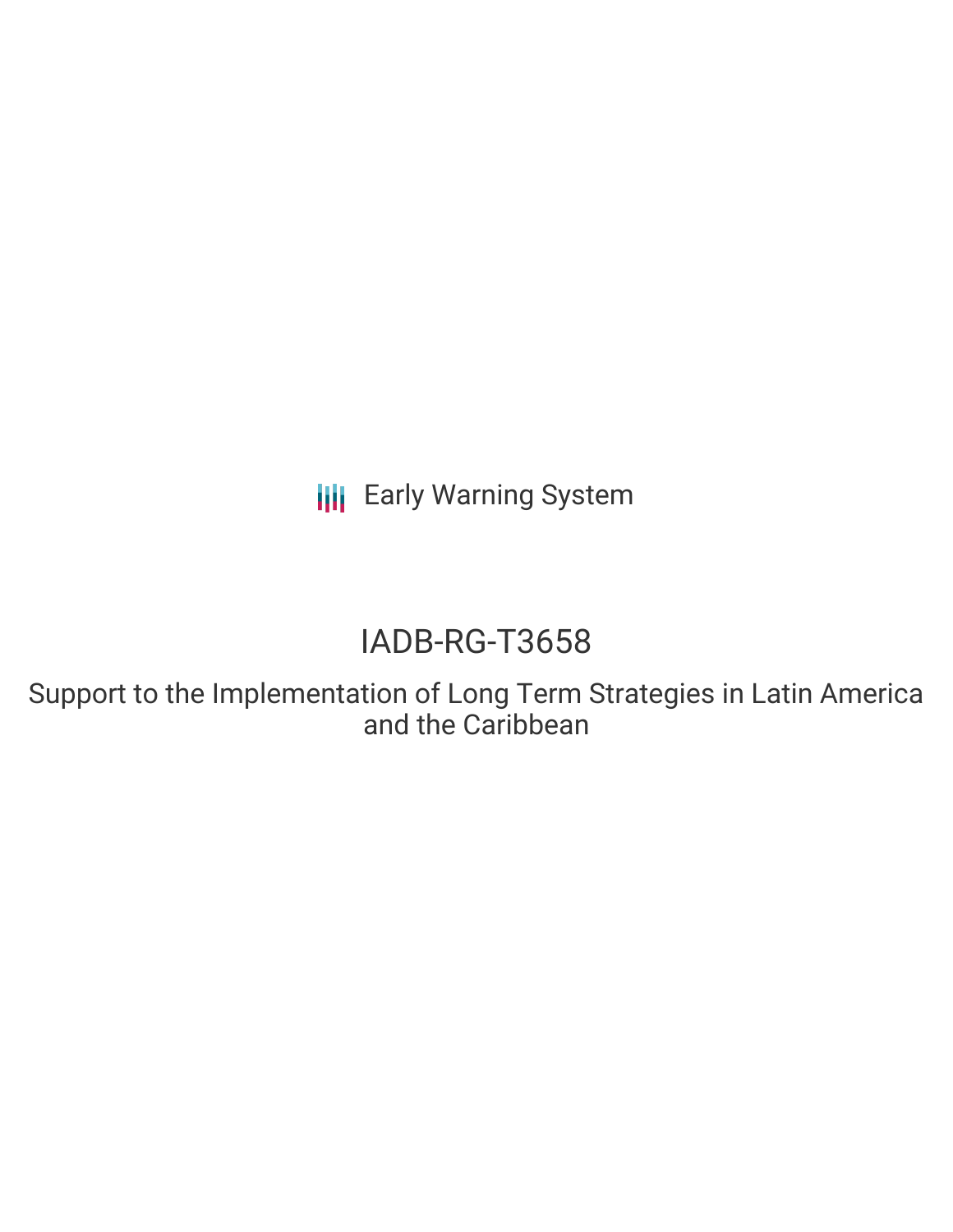

#### **Quick Facts**

| <b>Financial Institutions</b>  | Inter-American Development Bank (IADB)                             |
|--------------------------------|--------------------------------------------------------------------|
| <b>Status</b>                  | Active                                                             |
| <b>Bank Risk Rating</b>        |                                                                    |
| <b>Borrower</b>                | Regional                                                           |
| <b>Sectors</b>                 | Climate and Environment, Law and Government, Technical Cooperation |
| <b>Investment Type(s)</b>      | Grant                                                              |
| <b>Investment Amount (USD)</b> | $$0.50$ million                                                    |
| <b>Project Cost (USD)</b>      | $$0.50$ million                                                    |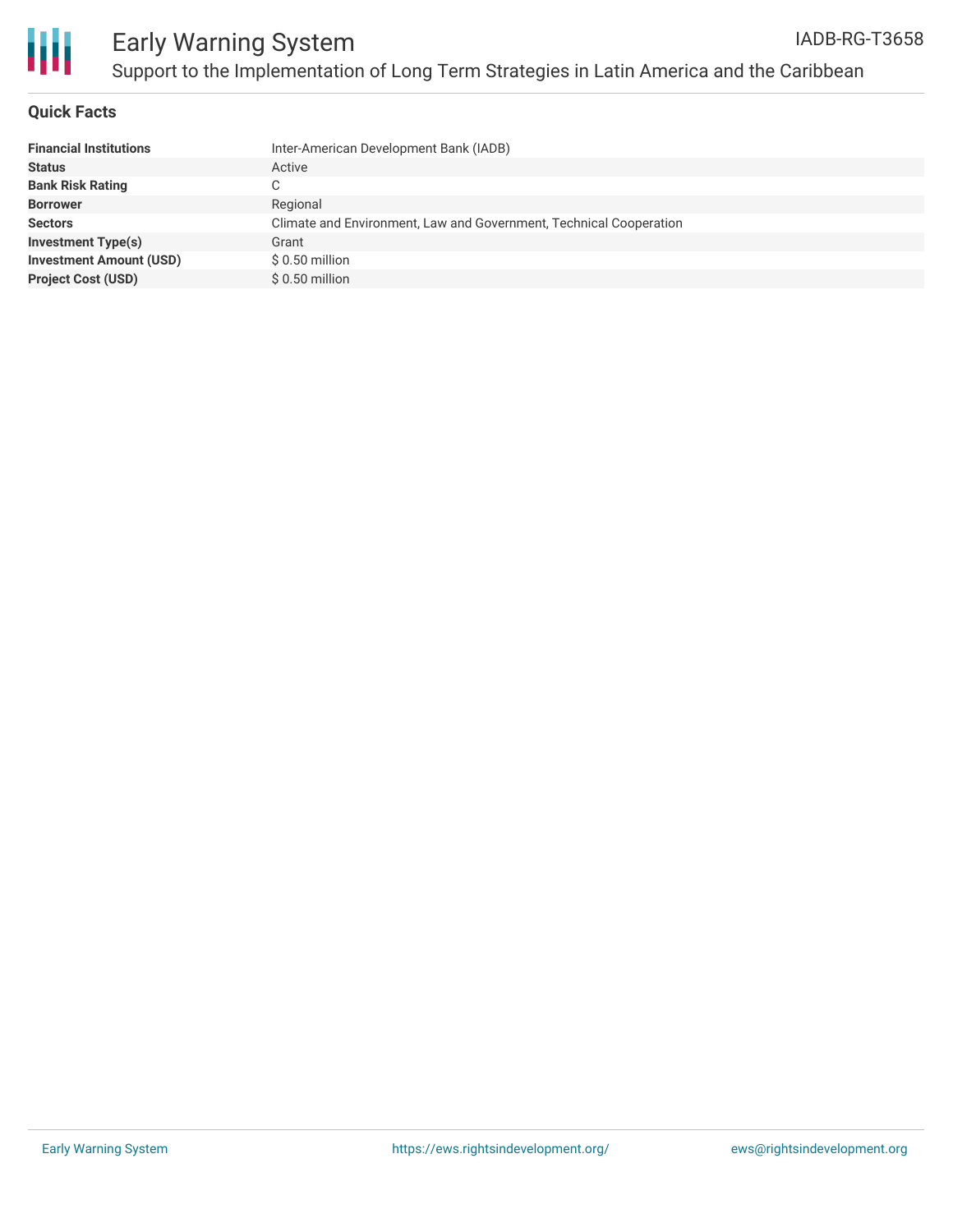

#### **Project Description**

NDC Invest is the IDB Group platform that aims at providing support to client countries in the region to implement the objectives they defined under the Paris Agreement on Climate Change. Previous Bank work (technical cooperation operations) has: (i) supported national authorities in the design of Long-term Decarbonization Strategies and approaches to align their finances with NDC design and implementation; and (ii) has demonstrated the value of putting in place Long-Term Strategies (LTS) to inform the implementation of climate goals.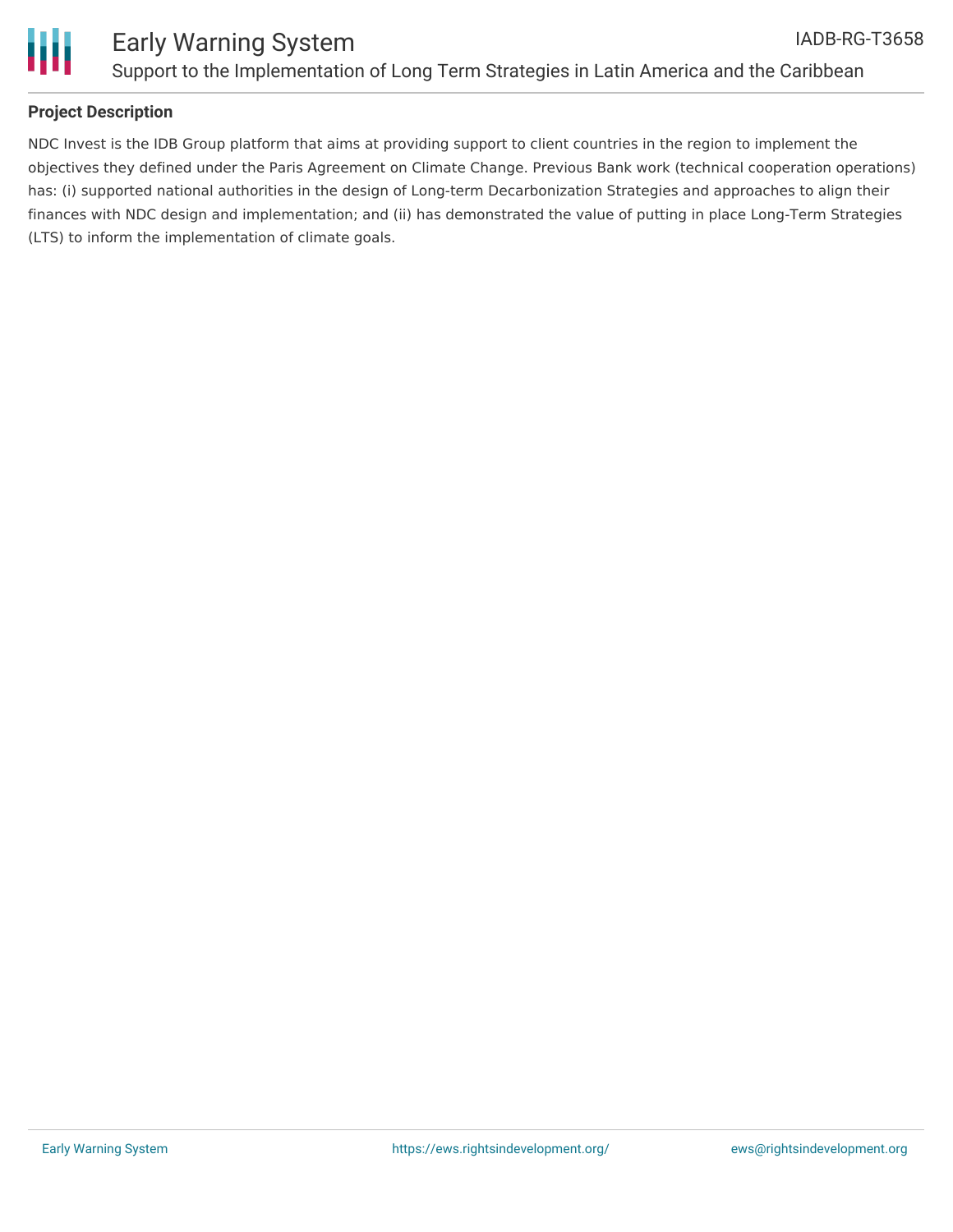

#### Early Warning System Support to the Implementation of Long Term Strategies in Latin America and the Caribbean IADB-RG-T3658

#### **Investment Description**

• Inter-American Development Bank (IADB)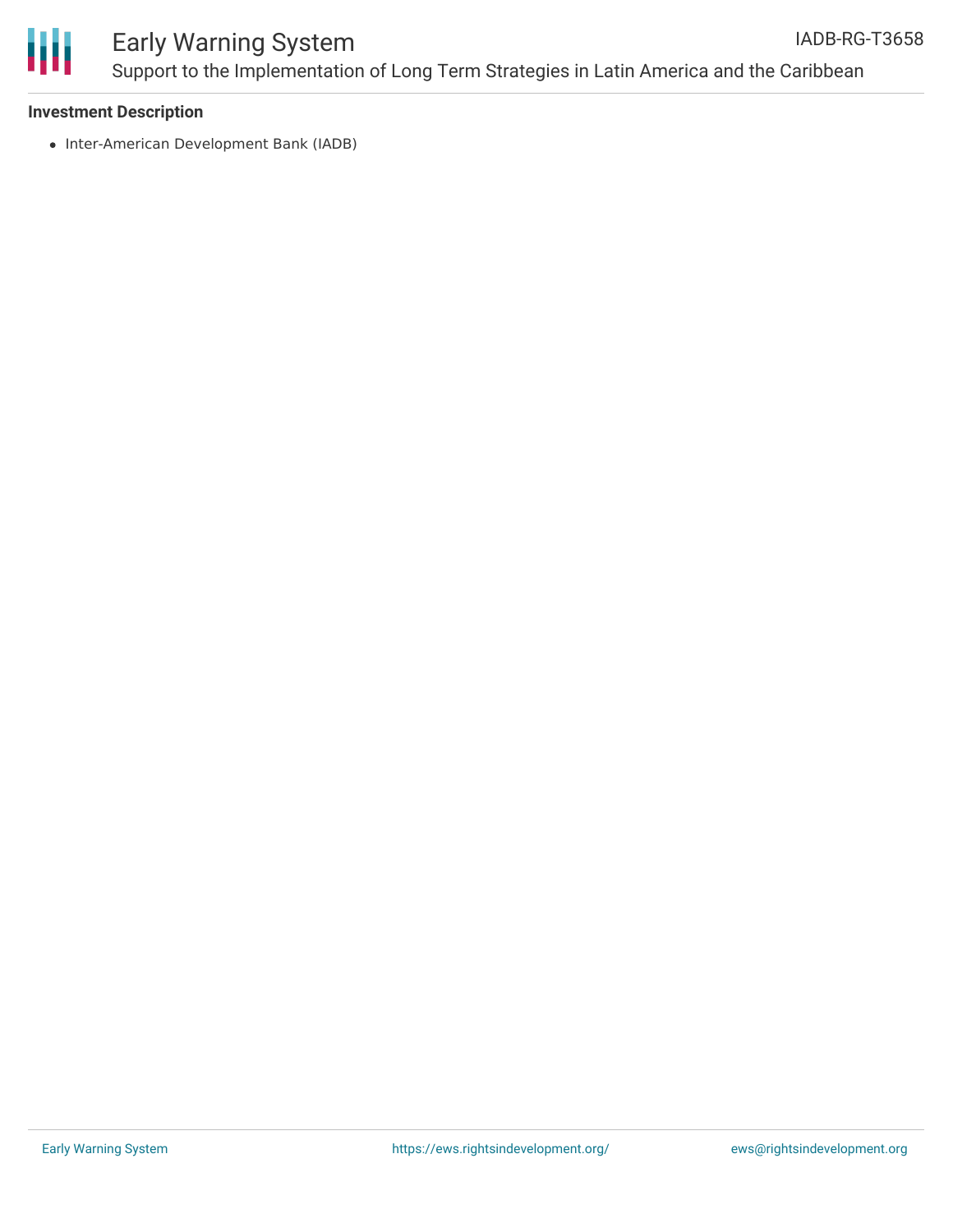## **Contact Information**

### ACCOUNTABILITY MECHANISM OF IADB

The Independent Consultation and Investigation Mechanism (MICI) is the independent complaint mechanism and fact-finding body for people who have been or are likely to be adversely affected by an Inter-American Development Bank (IDB) or Inter-American Investment Corporation (IIC)-funded project. If you submit a complaint to MICI, they may assist you in addressing the problems you raised through a dispute-resolution process with those implementing the project and/or through an investigation to assess whether the IDB or IIC is following its own policies for preventing or mitigating harm to people or the environment. You can submit a complaint by sending an email to MICI@iadb.org. You can learn more about the MICI and how to file a complaint at http://www.iadb.org/en/mici/mici,1752.html (in English) or http://www.iadb.org/es/mici/mici,1752.html (Spanish).